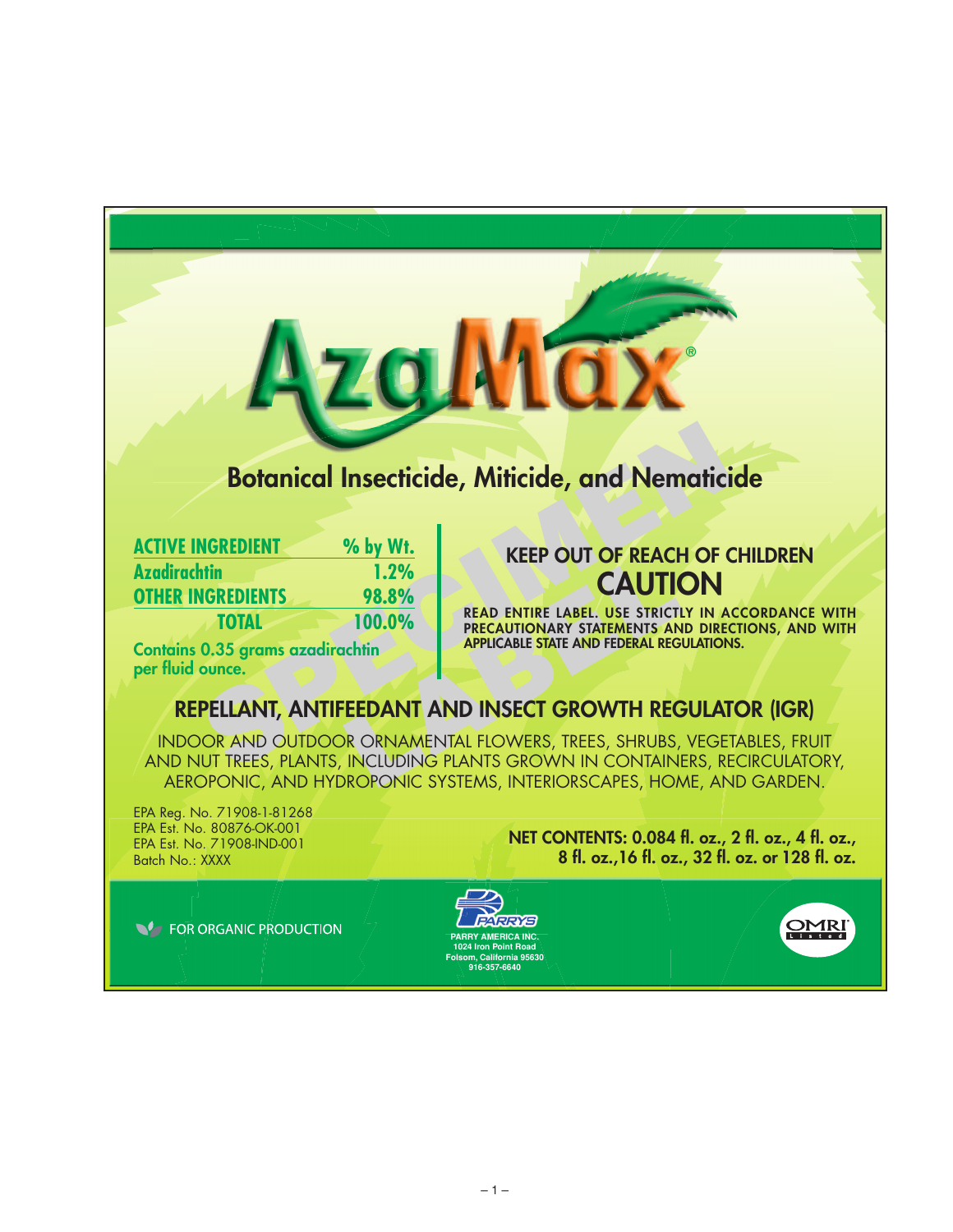# **AzaMax**®

**Botanical Insecticide, Miticide, and Nematicide**

## **REPELLANT, ANTIFEEDANT AND INSECT GROWTH REGULATOR (IGR)**

INDOOR AND OUTDOOR ORNAMENTAL FLOWERS, TREES, SHRUBS, VEGETABLES, FRUIT AND NUT TREES, PLANTS, INCLUDING PLANTS GROWN IN CONTAINERS, RECIRCULATORY, AEROPONIC, AND HYDROPONIC SYSTEMS, INTERIORSCAPES, HOME, AND GARDEN.

> *See the Directions for Use for Complete List of Insects Controlled.*

| <b>ACTIVE INGREDIENT:</b> | % By Wt.     |
|---------------------------|--------------|
|                           |              |
|                           |              |
|                           | TOTAL 100.0% |

Contains 0.35 grams azadirachtin per fluid ounce.



## **KEEP OUT OF REACH OF CHILDREN CAUTION**

|                           | <b>WE TUR URGAING FRODUCTION</b><br>Listed<br><b>KEEP OUT OF REACH OF CHILDREN</b><br><b>CAUTION</b>                                                                                                                                      | <b>PRECAUTIONARY STATEMENT</b><br><b>APPLICABLE STATE AND FEDE</b><br>this product in a way that will cont<br>directly or through drift. Only prot<br>during application. For any require<br>consult the agency responsible for<br>Do not apply this product through a |
|---------------------------|-------------------------------------------------------------------------------------------------------------------------------------------------------------------------------------------------------------------------------------------|------------------------------------------------------------------------------------------------------------------------------------------------------------------------------------------------------------------------------------------------------------------------|
|                           | <b>FIRST AID</b>                                                                                                                                                                                                                          | <b>Agricultural Us</b>                                                                                                                                                                                                                                                 |
| If inhaled                | Move person to fresh air. If person is not breathing,<br>call 911 or an ambulance, then give artificial<br>respiration, preferably mouth-to-mouth if possible.<br>Call poison control center or doctor for further treat-<br>ment advice. | Use this product only in accorda<br>Worker Protection Standard, 4<br>contains requirements for the pro<br>farms, forests, nurseries, greenh<br>products. It contains requiremer                                                                                        |
| If on skin<br>or clothing | Take off contaminated clothing. Rinse skin immedi-<br>ately with plenty of water for 15-20 minutes. Call a<br>poison control center or doctor for treatment advice.                                                                       | notification and emergency ass<br>instructions and exceptions per<br>label about personal protective                                                                                                                                                                   |
| If in eyes                | Hold eye open and rinse slowly and gently with water<br>for 15-20 minutes. Remove contact lenses, if<br>present, after first 5 minutes, then continue rinsing<br>eyes. Call a poison control center or doctor for treat-<br>ment advice.  | workers and restricted entry inte<br>apply to the uses of this produc<br>Protection Standard.<br>Do not enter or allow any worker                                                                                                                                      |
| If swallowed              | Call a poison control center or doctor immediately for                                                                                                                                                                                    | restricted entry interval (REI) of 4<br>For early entry into treated areas                                                                                                                                                                                             |
|                           | treatment advice. Have person sip a glass of water if<br>able to swallow. Do not induce vomiting unless told to<br>do so by a poison control center or doctor.                                                                            | Protection Standard and that invo<br>been treated, such as plants, so<br>resistant gloves, shoes plus socks                                                                                                                                                            |
|                           | والمستللوه والمصابين يتميز والإثبين المواجل برمانه بممساحه والمتبادعة وبروز ووالارمينية المناف                                                                                                                                            |                                                                                                                                                                                                                                                                        |

**Have the product container or label with you when calling a poison control center or doctor or going for treatment.**

For emergency information concerning this product, call the National Pesticide Information Center (NPIC) at 1-800-858-7378 seven days a week, 6:30 am to 4:30 pm Pacific Time. During other times, call the poison control center 1-800-222-1222.

## **PRECAUTIONARY STATEMENTS HAZARDS TO HUMANS AND DOMESTIC ANIMALS**

**CAUTION** - Harmful if absorbed through skin or if inhaled. Avoid breathing vapor. Causes moderate eye irritation. Prolonged or frequently repeated skin contact may cause allergic reactions in some individuals. Avoid contact with skin, eyes, or clothing. Wash thoroughly with soap and water after handling and before eating, drinking, chewing gum, using tobacco or using the toilet. Remove and wash contaminated clothing before reuse. Wear chemical resistant gloves.

### **Personal Protective Equipment (PPE)**

Applicators and handlers must wear:

- Long-sleeved shirt
- Long pants
- Socks and shoes
- Chemical resistant gloves

Follow the manufacturer's instructions for cleaning/maintaining PPE. If no such instructions for washables, use detergent and hot water. Keep and wash PPE separately from other laundry.

## **ENVIRONMENTAL HAZARDS**

This pesticide is toxic to fish and aquatic invertebrates.

For Terrestrial Uses: Do not apply directly to water, or to areas where surface water is present or to intertidal areas below the mean high water mark. Do not contaminate water when cleaning equipment or disposing of equipment washwater or rinsate.

## **USER SAFETY RECOMMENDATIONS**

Users should wash hands before eating, drinking, chewing gum, using tobacco or using the toilet.

Users should remove clothing/PPE immediately if pesticide gets inside. Then wash thoroughly and put on clean clothing.

Users should remove PPE immediately after handling this product. Wash the outside of gloves before removing. As soon as possible, wash thoroughly and change into clean clothing.

### **DIRECTIONS FOR USE**

It is a violation of Federal Law to use this product in a manner inconsistent with its labeling.

**READ ENTIRE LABEL. USE STRICTLY IN ACCORDANCE WITH PRECAUTIONARY STATEMENTS AND DIRECTIONS, AND WITH APPLICABLE STATE AND FEDERAL REGULATIONS**. Do not apply this product in a way that will contact workers or other persons, either directly or through drift. Only protected handlers may be in the area during application. For any requirements specific to your state or tribe, consult the agency responsible for pesticide regulation.

Do not apply this product through any type of irrigation system.

### **Agricultural Use Requirements**

Use this product only in accordance with its labeling and with the Worker Protection Standard, 40 CFR Part 170. This standard contains requirements for the protection of agricultural workers on farms, forests, nurseries, greenhouses and handlers of agricultural products. It contains requirements for training, decontamination, notification and emergency assistance. It also contains specific instructions and exceptions pertaining to the statements on the label about personal protective equipment (PPE), notification to workers and restricted entry interval. The requirements in this box apply to the uses of this product that are covered by the Worker Protection Standard.

Do not enter or allow any worker entry into treated areas during the restricted entry interval (REI) of 4 hours.

For early entry into treated areas that is permitted under the Worker Protection Standard and that involves contact with anything that has been treated, such as plants, soil, water, wear coveralls, chemical resistant gloves, shoes plus socks and protective eyewear.

## **MODE OF ACTION:**

**AzaMax® Botanical Insecticide, Miticide, and Nematicide** controls target pests on contact or by ingestion. The product acts on pests by way of repellence, anti-feedance, and interference with the molting process.

Azadirachtin, an insect growth regulator (IGR), mimics the pests' hormones and disrupts distinct stages of growth and development of insects and mites. The primary mode of action of azadirachtin is an interference with synthesis and metabolism of ecdysone and the juvenile hormone. Ecdysone is the molting hormone of insects, and azadirachtin can regulate growth leading to death before or during molting.

**AzaMax®** will provide control results comparable to the synthetic insecticide standards. **AzaMax®** provides broad spectrum control with very low environmental impact. **AzaMax®** provides all the benefits of azadirachtin, a proven anti-feedant, insect growth regulator (IGR), anti-ovipository, and repellant, as well as a toxin to soft bodied insect larvae.

The active ingredient in **AzaMax®** - Azadirachtin – is a unique botanical insecticide, miticide and nematicide.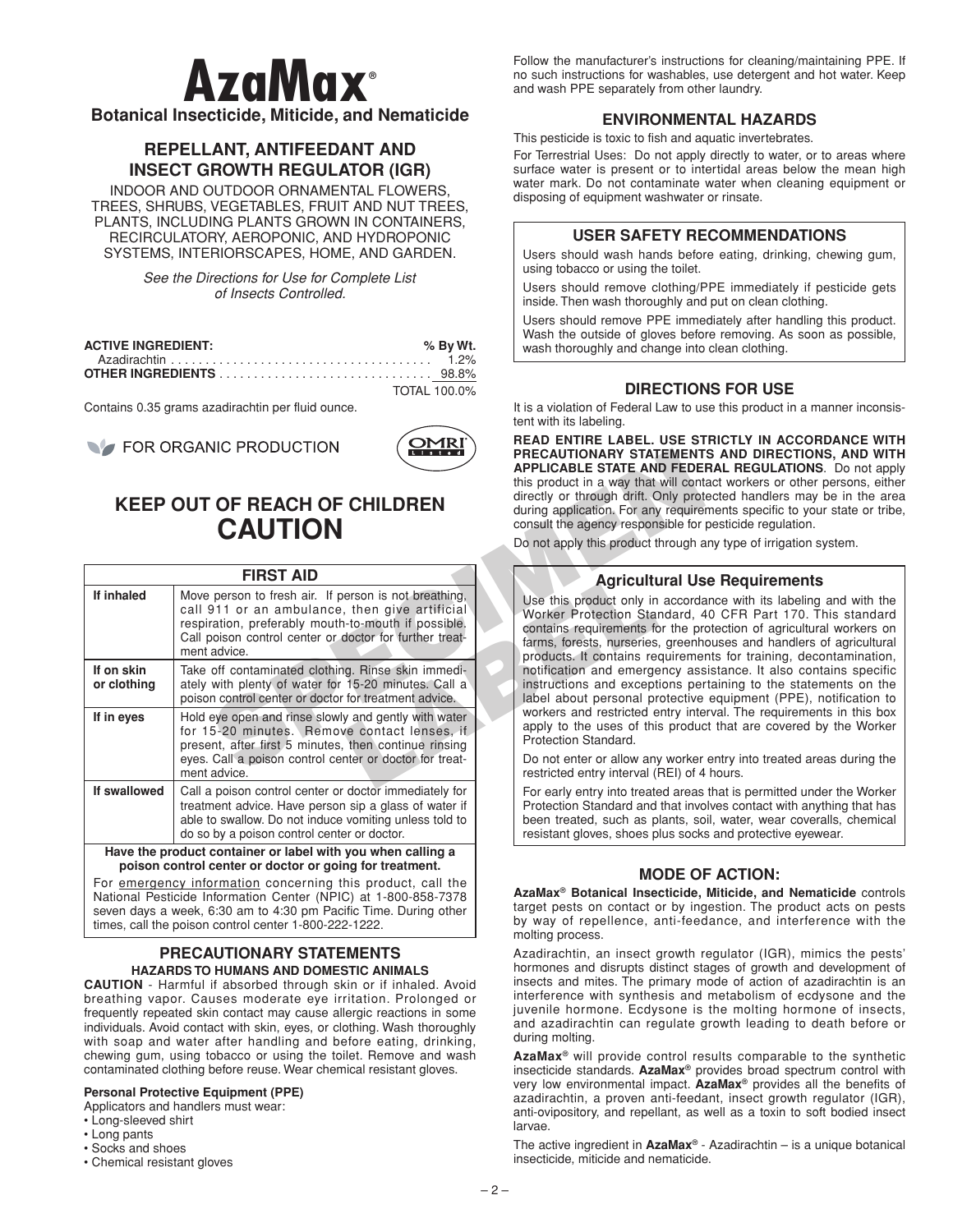| <b>Mode of Action:</b><br>Control of different orders of insects or insects<br>in different phases of their life cycle is due to<br>the complexity of the azadirachtin molecule<br>and the many modes of action inherent in<br>azadirachtin. | Anti-Feedant                  | Insects feed less or not at all on treated plants. Foliage is<br>not damaged and insects ultimately starve to death.                                                                |
|----------------------------------------------------------------------------------------------------------------------------------------------------------------------------------------------------------------------------------------------|-------------------------------|-------------------------------------------------------------------------------------------------------------------------------------------------------------------------------------|
|                                                                                                                                                                                                                                              | Insect Growth Regulator (IGR) | Insects fail to mature and reproduce, eliminating<br>populations over time.                                                                                                         |
|                                                                                                                                                                                                                                              | Anti-ovipository              | Insects do not lay eggs on treated plants. The likelihood of<br>insect infestation is greatly decreased in treated plants.<br>This adds a preventive aspect to your insect control. |
|                                                                                                                                                                                                                                              | Repellant                     | Insects do not prefer treated plants.                                                                                                                                               |

## **PESTS CONTROLLED OR SUPPRESSED**

Use **AzaMax®** against the following pests.

## **TARGET PEST SPECIES OF AzaMax®**

*HEMIPTERA AND HOMOPTERA* including but not limited to: **true bugs** including boxelder bugs, chinch bugs, lygus bugs and stink bug; **lacebugs**; **leafhoppers** including grape leafhopper, spittlebug, potato leafhopper and variegated leafhopper; **mealy bugs** including apple mealy bugs, citrus mealy bugs, grape mealy bugs; **whiteflies** including greenhouse whitefly, silverleaf whitefly and sweet potato whitefly and woolly whitefly; **aphids** including apple aphid, green peach aphid, melon aphid, pea aphid, potato aphid and rose aphid; **psyllids** including pear psyllids and **scales** including black scale, brown soft scale, California red scale, coffee scale, olive scale, San Jose scale, and cottony cushion scale. *COLEOPTERA* including but not limited to: **beetles, grubs and weevils** including Asian long-horned beetle, bark beetles, black vine weevil, Colorado potato beetle, elm bark beetle, European chafer, flea beetles, Japanese beetle, June beetle, leaf beetles, Mexican bean beetle, Northern masked chafer, rose

chafer and Southern masked chafer and twig girders. *THYSANOPTERA* including but not limited to: **thrips** including citrus thrips, flower thrips, gladiolus thrips, onion thrips, thrips palmi and

Western flower thrips.

morper;<br>
graphe learfoller, circus learfoller, commissioned and the learfoller, commissioned and loopers<br>
and loopers including black<br>
cutworms and diamond circus currents;<br>
silverlear<br>
sixterial caseworms, case bearers,<br> FOR US<br>
In S, corn earworm,<br>
ack moth, fruit worms,<br>
skeletonizer, gypsy<br>
nworms, imported<br>
Jorn means including<br>
the property of the property of the property of the property<br>
that and Flowers including<br>
udworm, to the lim *LEPIDOPTERA* including but not limited to: **moths** including European pine shoot moth, pine tip moth and Tussock moth; **leafrollers** including blueberry leafroller, filbert leafroller, fruitree leafroller, citrus leafminers, grape leafroller, oblique banded leafroller, omnivorous leafroller; **cutworms** including black cutworm and citrus cutworm; **caterpillars and loopers** including bagworms, budworms, cabbage looper, canker worms, case bearers, caseworms, corn earworm, diamondback moth, fruit worms, grapeleaf skeletonizer, gypsy moth, hornworms, imported cabbageworm, navel orangeworm, soybean looper, spruce budworm, tent caterpillar, tip moths, tobacco budworm, tobacco hornworm, tomato pinworm and tussock moth; **armyworms** including beet armyworm, fall armyworm, lawn armyworm, southern armyworm and yellow striped armyworm; **webworms** and **leaf perforators**.

### *DIPTERA*

including but not limited to: \* **flies** including Caribbean fruit fly, cherry maggots, crane fly, **fungus gnat**, Hessian fly, oriental fruit fly, Mediterranean fruit fly, marsh crane flies, melon fly, shore fly and walnut husk fly; **leafminers** including citrus leafminers and serpentine leafminers.

\*Not intended for use on public health pests.

*ACARINA* including but not limited to: \* **mites,** red spider mites, brown mite, clover mite, conifer spider mite, European red mite, spruce spider mite, and two-spotted spider mite. \*Not intended for use on public health pests.

*(cont. on next column)*

## **TARGET PEST SPECIES OF AzaMax®** *(cont.)*

| <i><b>ORTHOPTERA</b></i><br>including but not limited to:<br>crickets; grasshoppers;<br><b>locusts</b> | <b>HYMENOPTERA</b><br>including but not limited to: *<br>sawflies including European<br>sawflies, pear sawflies,<br>red-headed pine sawflies,<br>yellow-headed pin sawflies.<br>*Not intended for use on public<br>health pests. |
|--------------------------------------------------------------------------------------------------------|----------------------------------------------------------------------------------------------------------------------------------------------------------------------------------------------------------------------------------|
| <b>NEMATODA</b><br><b>Nematodes</b> (suppression)                                                      |                                                                                                                                                                                                                                  |

## **FOR USE ON ORNAMENTALS AND LANDSCAPE PLANTINGS**

| <b>Ornamental Plants</b><br>and Flowers including<br>but not limited to: | Actinopteris, African violets*, ageratum,<br>aglaonema, Algerian ivy, allamanda,<br>alocasia, amaranthus, anthurium,<br>aphelandra, arborvitae, Artemisia,<br>aster, aucuba ilex, azalea, baby's<br>breath, begonia, Boston fern,<br>bougainvillea, boxwood, brachycome,<br>cacti, calabrese, caladium, calathea,<br>calendula, calla, camellia, carnation,<br>ceanothus, chrysanthemum, cineraria,<br>coleus, columbine, cotoneaster,<br>cyclamen, daffodil, dahlia, daisy, daylily,<br>delphinium, dianthus, dieffenbachia,<br>dogwood, dusty miller, Easter lily,<br>English ivy, euphorbia, fern, ficus,<br>foliage plants, foxglove, freesia, fuschia,<br>gaillardia, gardenia, geranium, gerbera,<br>gladiola, gloxinia, gypsophilla, hedera,<br>hibiscus, hyacinth, hydrangea, ilex,<br>impatiens, iris, ivy, jasmine, lilac, lily,<br>maidenhair fern, mandevilla, marigold,<br>narcissus, nasturtium, orchid*, pansy,<br>pelargonium, peony, peperomia,<br>petunia, philodendron, phlox, photinia,<br>pinks, pittosporum, poinsettia*, pothos,<br>portulaca, primrose, pyracantha,<br>rhododendron, rose*, rosemary, rubber<br>plant, salvia, schefflera, sedum,<br>sempervivum, snapdragon,<br>spathiphyllum, stock, syngonium, tulip,<br>verbena, vinca, wandering jew, yucca,<br>zinnia |
|--------------------------------------------------------------------------|-----------------------------------------------------------------------------------------------------------------------------------------------------------------------------------------------------------------------------------------------------------------------------------------------------------------------------------------------------------------------------------------------------------------------------------------------------------------------------------------------------------------------------------------------------------------------------------------------------------------------------------------------------------------------------------------------------------------------------------------------------------------------------------------------------------------------------------------------------------------------------------------------------------------------------------------------------------------------------------------------------------------------------------------------------------------------------------------------------------------------------------------------------------------------------------------------------------------------------------------------------------------------------------------------------|
|                                                                          | *Please note that when making<br>applications to these species, spotting<br>of plant foliage and blossoms is possible.                                                                                                                                                                                                                                                                                                                                                                                                                                                                                                                                                                                                                                                                                                                                                                                                                                                                                                                                                                                                                                                                                                                                                                              |
|                                                                          | (cont. on next page)                                                                                                                                                                                                                                                                                                                                                                                                                                                                                                                                                                                                                                                                                                                                                                                                                                                                                                                                                                                                                                                                                                                                                                                                                                                                                |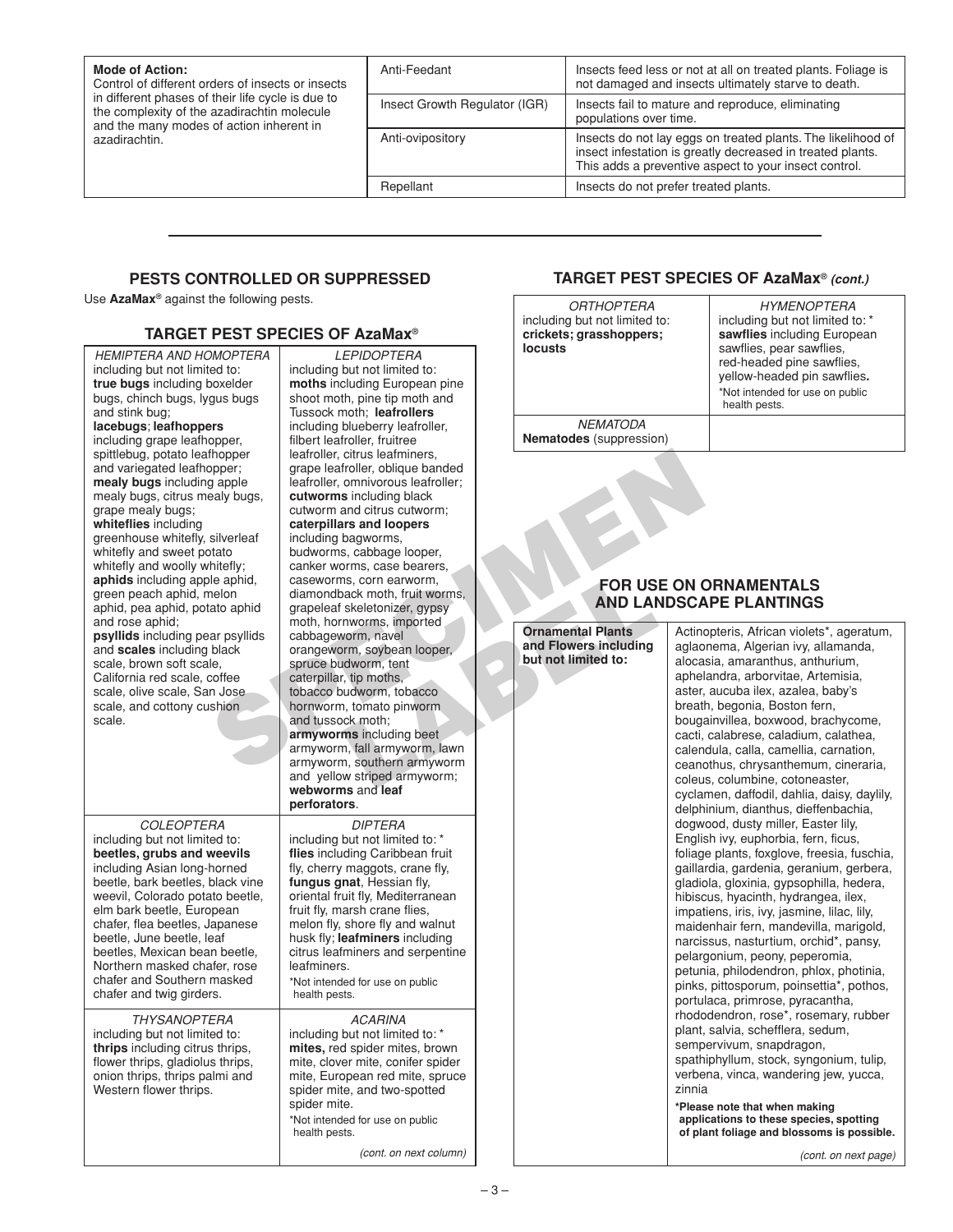## **FOR USE ON ORNAMENTALS AND LANDSCAPE PLANTINGS** *(cont.)*

| <b>Ornamental Trees and</b><br>Shrubs including but<br>not limited to: | Andromeda, arborvitae, ash, Austrian<br>pine, azalea, beech, birch, birdsnest<br>spruce, blue spruce, bougainvillea,<br>boxwood, butternut, cedar,<br>charmaecyparis, cherry, cotoneaster,<br>crabapple, cyprus, dogwood, Douglas<br>fir, elm, euonymus, firethorn, forsythia,<br>hackberry, hawthorn, hemlock, hickory,<br>holly, honey locust, horse chestnut,<br>juniper, larch, laurel, lilac, linden,<br>London planetree, magnolia,<br>mandevilla, maple, mimosa, mountain<br>ash, myrtle, oak, pachysandra, peach,<br>photinia, pine, planetree, poplar,<br>privet, purpleleaf wintercreeper, quince, |
|------------------------------------------------------------------------|--------------------------------------------------------------------------------------------------------------------------------------------------------------------------------------------------------------------------------------------------------------------------------------------------------------------------------------------------------------------------------------------------------------------------------------------------------------------------------------------------------------------------------------------------------------------------------------------------------------|
|                                                                        | sage, spruce, sycamore, white cedar,<br>white pine, yew                                                                                                                                                                                                                                                                                                                                                                                                                                                                                                                                                      |

Waxy bloom on certain ornamental plants will be reduced after an application.

Applications will remove the glaucus 'blue' coloring from evergreens such as Colorado blue spruce and Koster spruce.

### **FOR USE ON GARDEN CROPS,VEGETABLES, HERBS, SPICES, FRUITS AND BERRIES**

|                                                             | NENDƏ, ƏPICEƏ, FRUH Ə AND BERRIEƏ                                                                                                                                                                                              | AzaMax <sup>®</sup> is an emulsifiable cor                                                                                                                                                                                                          |
|-------------------------------------------------------------|--------------------------------------------------------------------------------------------------------------------------------------------------------------------------------------------------------------------------------|-----------------------------------------------------------------------------------------------------------------------------------------------------------------------------------------------------------------------------------------------------|
| <b>Leafy Vegetables including</b><br>but not limited to:    | <b>Broccoli</b> , Brussels Sprouts,<br>Cabbage, Cauliflower, Collards,<br>Endive, Kale, Lettuce, Spinach                                                                                                                       | commonly used pesticides and fer<br>compatibility using a jar test in the<br>If a broader spectrum of control                                                                                                                                       |
| <b>Root Vegetables including</b><br>but not limited to:     | Beet, Carrot, Horseradish,<br>Parsnip, Potato, Radish, Sweet<br>potato, Turnip, Yams                                                                                                                                           | insecticides or miticides. If a rapid<br>necessary, then include an effec<br>combination with <b>AzaMax</b> <sup>®</sup> .                                                                                                                          |
| <b>Fruiting Vegetables including</b><br>but not limited to: | Eggplant, Pepper, Tomatillo,<br>Tomato                                                                                                                                                                                         | Always read and follow the dire<br>limitations for use on all prode                                                                                                                                                                                 |
| <b>Cucurbit Vegetables including</b><br>but not limited to: | Cucumber, Gourd (edible),<br>Muskmelon, Pumpkin, Squash,<br>Watermelon, including                                                                                                                                              | Applications must follow the prec.<br>restrictive product label in the mixt<br>of any product.                                                                                                                                                      |
|                                                             | Cantaloupe, Casaba, Gherkins,<br>Melons (including hybrids),<br>Zucchini                                                                                                                                                       | Select the right companion prode<br>IPM uses a variety of control option<br>cultural practices. $AzaMax^{\circ}$ is bo                                                                                                                              |
| <b>Legume Vegetables</b> including<br>but not limited to:   | Bean, Chickpea, Lentil, Pea                                                                                                                                                                                                    | on insects and mites. Compani<br>spinosyns, microbial toxins, and                                                                                                                                                                                   |
| <b>Bulb Vegetables including but</b><br>not limited to:     | Garlic, Onion, Shallot                                                                                                                                                                                                         | azadirachtin. Formulations of bife<br>imidacloprid are effective for differ<br>has been proven to provide adequ                                                                                                                                     |
| <b>Berries</b> including but<br>not limited to:             | Blackberry, Blueberry,<br>Raspberry, Strawberry, others<br>include: Boysenberry, Currants,<br>Dewberry, Elderberry,<br>Gooseberry, Loganberry                                                                                  | are trying to control.<br><b>Physical Incompatibility</b><br>Do not use AzaMax <sup>®</sup> with Capta<br>hydroxide, lime sulfur, Rayplex iron                                                                                                      |
| Herbs and Spices including<br>but not limited to:           | Chive, Dill, Fennel, Mustard,<br>Sage, Sweet bay, others include:<br>Anise, Balm, Basil, Black<br>pepper, Borage, Caraway,                                                                                                     | they can cause phytotoxicity a<br>target pests. Phytotoxicity will<br>with compounds known to be inco<br>are used.                                                                                                                                  |
|                                                             | Catnip, Chamomile, Coriander,                                                                                                                                                                                                  | <b>APPLICATIOI</b>                                                                                                                                                                                                                                  |
|                                                             | Cumin, Curry leaf, Dandelion,<br>Fenugreek, Horehound,<br>Hyssop, Marjoram, Marigold,<br>Mint, Nasturtium, Pennyroyal,<br>Peppermint, Rosemary, Savory,<br>Spearmint, Tansy, Tarragon,<br><b>Thyme, Wintergreen, Woodruff,</b> | Apply AzaMax <sup>®</sup> with hand-operate<br>ment suitable for low volume and/<br>the recommendations of the equ<br>backpack sprayers, hose-end s<br>sprayers, and other sprayers s<br>insecticides.                                              |
|                                                             | Wormwood                                                                                                                                                                                                                       | <b>APPLICATIO</b>                                                                                                                                                                                                                                   |
| <b>Nut Trees</b> including but not<br>limited to:           | Almond, Brazil nut, Filbert,<br>Hickory nut, Pecan, Pistachios,<br>Walnut                                                                                                                                                      | For the most effective control,<br>expected to appear or as soon as<br>in immature stages. Spray at an in                                                                                                                                           |
| Pome Fruits including but                                   | Apple, Quince, or Pear (Comice                                                                                                                                                                                                 | or as the situation warrants.                                                                                                                                                                                                                       |
| not limited to:                                             | varieties: DO NOT apply more<br>than 24 fl oz/A. DO NOT apply<br>after pink stage of flowering; test<br>small areas of other varieties of<br>pears for plant safety prior to full<br>scale usage.)<br>(cont. on next column)   | During high pest infestation levels<br>dosage (use) rates and increase th<br>spray in the morning or evening he<br>within two to three hours of sp<br>consult with your state agricultural<br>horticulturalist/arborist for info<br>of application. |

## **FOR USE ON GARDEN CROPS,VEGETABLES, HERBS, SPICES, FRUITS AND BERRIES** *(cont.)*

| <b>Stone Fruits including but</b>                     | Apricot, Cherry, Nectarine,                                                                                                                      |
|-------------------------------------------------------|--------------------------------------------------------------------------------------------------------------------------------------------------|
| not limited to:                                       | Peach, Plum                                                                                                                                      |
| <b>Citrus Fruits including but</b><br>not limited to: | Grapefruit, Lemon, Lime,<br>Orange others include: Citrus<br>Citron, Mandarin (tangerine),<br>Nectarine, Satsuma (orange<br>mandarin), Tangerine |

**AzaMax®** has been evaluated for phytotoxicity on a wide range of ornamentals and garden plants. However, since testing on all plant varieties is not feasible, test a small portion of the area to be treated for phytotoxicity before treating the entire area.

There are no restrictions on applying **AzaMax®** up to the time of harvest.

## **SPRAY PREPARATION**

**AzaMax®** is an emulsifiable concentrate to be diluted with water.

This product forms an emulsion and will separate upon extended or prolonged standing. Re-agitate to assure uniformity of the spray mixture.

**Prepare only the volume needed for the intended application, and use the spray mixture within 24 hours of preparation.**

## **TANK MIXTURES**

**AzaMax®** is an emulsifiable concentrate and is compatible with commonly used pesticides and fertilizers. Always check the physical compatibility using a jar test in the correct proportions if needed.

If a broader spectrum of control is required tank-mix **AzaMax®** with insecticides or miticides. If a rapid knockdown of heavy populations is necessary, then include an effective contact insecticide/miticide in combination with **AzaMax®**.

Always read and follow the directions for use, precautions and limitations for use on all product labels used in combination. *Applications must follow the precautions and limitations of the most restrictive product label in the mixture. Do not exceed the dosage rates of any product.*

### **Select the right companion products:**

IPM uses a variety of control options including biological, chemical, and cultural practices. **AzaMax®** is botanical with growth regulator effect on insects and mites. Companion products include pyrethroids, spinosyns, microbial toxins, and chloronicotinyls that complement azadirachtin. Formulations of bifenthrin, spinosad, abamectins, and imidacloprid are effective for different pests. Select the product that has been proven to provide adequate performance for the pests you are trying to control.

### **Physical Incompatibility**

Do not use **AzaMax®** with Captan, Bordeaux mixture, triphenyltin hydroxide, lime sulfur, Rayplex iron or other highly alkaline materials as they can cause phytotoxicity and/or reduced efficacy on some target pests. Phytotoxicity will occur if tank-mix combinations with compounds known to be incompatible with oil-based formulations are used.

## **APPLICATION EQUIPMENT**

Apply **AzaMax®** with hand-operated (manual) or power spray equipment suitable for low volume and/or high volume applications. Follow the recommendations of the equipment manufacturer when using backpack sprayers, hose-end sprayers, compression (pump-up) sprayers, and other sprayers suitable for foliar applications of insecticides.

## **APPLICATION SCHEDULE**

For the most effective control, apply **AzaMax®** when pests are expected to appear or as soon as possible after pests appear and are in immature stages. Spray at an interval of seven (7) to ten (10) days or as the situation warrants.

During high pest infestation levels or when canopy is dense use higher dosage (use) rates and increase the spray frequency. For best results, spray in the morning or evening hours. Repeat spraying if rain occurs within two to three hours of spraying. For additional guidance, consult with your state agricultural experiment station or local extension horticulturalist/arborist for information on tactics and windows of application.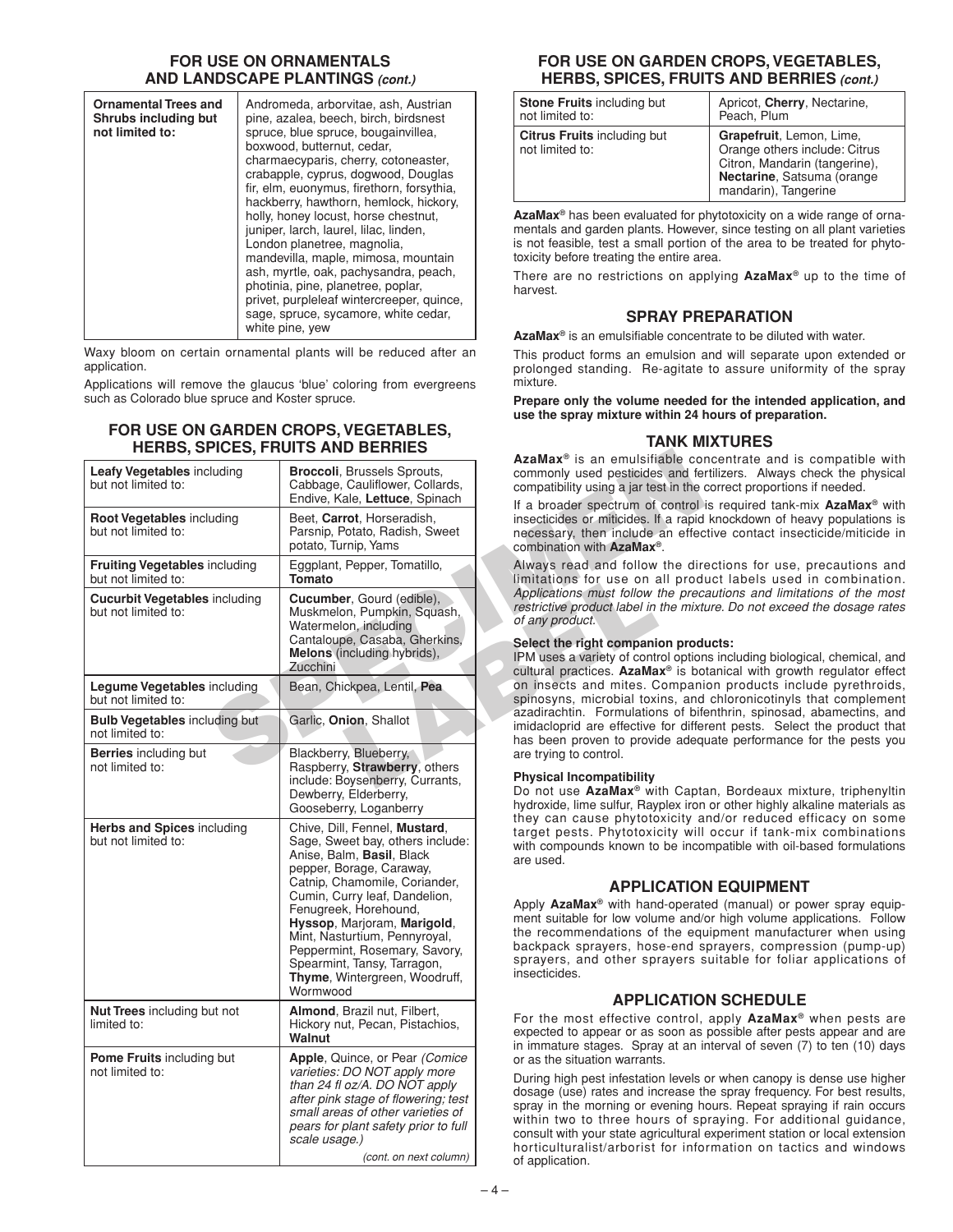## **APPLICATION METHODS**

Apply AzaMax<sup>®</sup> as directed to any food or non-food crop up to and including the day of harvest, at a maximum rate of 1.33 fl. oz. per 1,000 sq. ft. per application.

Dilute **AzaMax®** with water at a rate of 0.5 - 4.0 tablespoons (Tbs) per gallon of water. For hose end sprayers, set the RATE PER GALLON at the dial setting of 1 to 4 Tbs. depending on the crop and pests. Use the lower RATE PER GALLON for low to moderate infestations and use the higher specified RATE PER GALLON for severe infestations.

|                                                                                                                                                                                |                                             | Amounts of AzaMax <sup>®</sup>                                    | Amounts of AzaMax <sup>®</sup>                                                  |
|--------------------------------------------------------------------------------------------------------------------------------------------------------------------------------|---------------------------------------------|-------------------------------------------------------------------|---------------------------------------------------------------------------------|
| <b>USE</b>                                                                                                                                                                     | <b>SPRAY CONCENTRATION %</b>                | <b>Fluid Ounces</b><br>(Tbs.) Per Quart                           | <b>Fluid Ounces</b><br>(Tbs.) Per Gallon                                        |
| Including trees, shrubs,<br>flowers, conifers,<br>evergreens, herbaceous<br>ornamentals, foliage<br>plants, container-grown<br>ornamentals & garden plants<br>and groundcovers | Lower rate ranges of 0.25 - 0.75% vol/vol:  | $0.08 - 0.25$ fl. oz.<br>$(1/6 - 1/2$ Tbs.)<br>$(2.4 - 7.4$ ml)   | $0.32 - 1.0$ fl. oz.<br>$(2/3 - 2.0$ Tbs.)<br>$(9.5 - 29.6$ ml)                 |
|                                                                                                                                                                                | Medium rate ranges of 0.75 - 1.25% vol/vol: | $0.25 - 0.40$ fl. oz.<br>$(1/2 - 5/6$ Tbs.)<br>$(7.4 - 11.8$ ml)  | $1.0 - 1.6$ fl. oz.<br>$(2.0 - 3 \frac{1}{3}$ Tbs.)<br>$(29.6 - 47.3$ ml)       |
|                                                                                                                                                                                | Upper rate ranges of 1.25 - 1.70% vol/vol:  | $0.40 - 0.50$ fl. oz.<br>$(5/6 - 1.0$ Tbs.)<br>$(11.8 - 14.8$ ml) | $1.6 - 2.0$ fl. oz.<br>$(3 \frac{1}{3} - 4 \text{ Tbs.})$<br>$(47.3 - 59.1$ ml) |

## **FOLIAR APPLICATION**

## **DRENCH APPLICATION**

Use **AzaMax<sup>®</sup>** as a soil drench for effective control of soil-borne insect larvae, including soil-borne larvae of foliar pests, such as fungus gnats, nematodes, or soil borne thrips. When applying as a drench, avoid excessive leaching.

## **DILUTION TABLE FOR DRENCH APPLICATIONS**

| because of soil absorption when compared to foliar applications of AzaMax <sup>®</sup> . Target the initial application of a soil drench treatment to coincide with<br>the early stages of young larvae and young nymphs.                                                                                                                                                                                                                                                                                                                                                                                                         |                       |                                               | Preventive applications as a soil drench may be warranted for certain pests. Soil drench applications of azadirachtin will have a slower rate of activity |                                |
|-----------------------------------------------------------------------------------------------------------------------------------------------------------------------------------------------------------------------------------------------------------------------------------------------------------------------------------------------------------------------------------------------------------------------------------------------------------------------------------------------------------------------------------------------------------------------------------------------------------------------------------|-----------------------|-----------------------------------------------|-----------------------------------------------------------------------------------------------------------------------------------------------------------|--------------------------------|
| Dilute AzaMax <sup>®</sup> with water for concentrations of 0.4 to 0.8% volume/volume. See use rate table below. Add the required amount of AzaMax <sup>®</sup> to a<br>clean bucket with at least one-half of the water to be drenched. Agitate the mixture thoroughly and then fill with the remaining water and continue<br>agitation until the product is thoroughly dispersed.                                                                                                                                                                                                                                               |                       |                                               |                                                                                                                                                           |                                |
| Drench the soil in the pot with one (1) pint of finished product dilution per 1.0 gallon of soil. For fungus gnats, use the 0.4% spray concentration. For<br>mushroom fly maggot control, use the 0.6% volume/volume spray concentration. For leafminers and other difficult to control pests, use the 0.8%<br>volume/volume spray concentration. Make two to three $(2 - 3)$ applications at 10 -14 day intervals until pest pressure has ended. With high insect<br>pressure make applications every 5 to 6 days. Additional applications of AzaMax <sup>®</sup> may be required with increased and prolonged pest infestation. |                       | <b>DILUTION TABLE FOR DRENCH APPLICATIONS</b> |                                                                                                                                                           |                                |
| Amount of AzaMax <sup>®</sup>                                                                                                                                                                                                                                                                                                                                                                                                                                                                                                                                                                                                     |                       |                                               |                                                                                                                                                           |                                |
|                                                                                                                                                                                                                                                                                                                                                                                                                                                                                                                                                                                                                                   |                       |                                               |                                                                                                                                                           |                                |
| <b>Gallons of</b><br>Water                                                                                                                                                                                                                                                                                                                                                                                                                                                                                                                                                                                                        | 0.4%                  | 0.6%                                          | 0.8%                                                                                                                                                      | <b>Application</b><br>Interval |
| 1 gallon                                                                                                                                                                                                                                                                                                                                                                                                                                                                                                                                                                                                                          | 1 Tbs.                | 1.5 Tbs.                                      | 2.0 Tbs.                                                                                                                                                  | 10 - 14 days                   |
| 1 gallon                                                                                                                                                                                                                                                                                                                                                                                                                                                                                                                                                                                                                          | 0.5 fl. oz. (14.8 ml) | 0.8 fl. oz. (23.7 ml)                         | 1.0 fl. oz. (29.6 ml)                                                                                                                                     | 10 - 14 days                   |
| 5 gallons                                                                                                                                                                                                                                                                                                                                                                                                                                                                                                                                                                                                                         | 2.5 fl. oz. (74.0 ml) | 4.0 fl. oz. (118.3 ml)                        | 5.0 fl. oz. (148.0 ml)                                                                                                                                    | 10 - 14 days                   |

## **RECIRCULATORY, AEROPONIC, AND HYDROPONIC APPLICATION**

Use AzaMax<sup>®</sup> in recirculatory, aeroponic, or hydroponic systems for the control of foliar pests, soil borne insect larvae, including soil borne larvae of foliar pests such as fungus gnats, nematodes or soil borne thrips for interiorscapes, hydroponic, aeroponic and container plants.

Dilute **AzaMax®** with water for concentrations of 0.1% to 0.8% volume/volume in a recirculatory or in a hydroponic liquid system. See use rate table below. Agitate the mixture thoroughly until the product is thoroughly dispersed.

For fungus gnats, use the 0.6% volume/volume concentration. For mushroom fly maggot control, use the 0.6% volume/volume concentration. For leafminers and other difficult to control pests, use the 0.8% volume/volume concentration. Make two to three (2-3) applications at 10-14 day intervals until the pest pressure has ended. With high insect pressure applications make applications every 5 to 7 days. Additional applications of **AzaMax®** may be required with increased and prolonged pest infestation.

## **DILUTION TABLE FOR RECIRCULATORY, AEROPONIC, AND HYDROPONIC APPLICATIONS**

| <b>Gallons of</b> | Amount of AzaMax <sup>®</sup>   |                                                                                                     |        | <b>Application</b>    |                                                                                                   |                 |
|-------------------|---------------------------------|-----------------------------------------------------------------------------------------------------|--------|-----------------------|---------------------------------------------------------------------------------------------------|-----------------|
| Water             | 0.1%                            | 0.2%                                                                                                | 0.4%   | 0.6%                  | 0.8%                                                                                              | <b>Interval</b> |
| qallon            | $\frac{1}{4}$ Tbs.              | $\frac{1}{2}$ Tbs.                                                                                  | 1 Tbs. | $1.5$ Tbs.            | $2.0$ Tbs.                                                                                        | 7 - 14 days     |
| qallon            |                                 | 0.14 fl. oz. $(4.1 \text{ ml})$   0.25 fl. oz. $(7.4 \text{ ml})$   0.5 fl. oz. $(14.8 \text{ ml})$ |        | 0.8 fl. oz. (23.7 ml) | 1.0 fl. oz. (29.6 ml)                                                                             | 7 - 14 days     |
| 5 gallons         |                                 | 0.7 fl. oz. (20.7 ml)   1.3 fl. oz. (38.4 ml)                                                       |        |                       | 2.5 fl. oz. (74.0 ml)   4.0 fl. oz. (118.3 ml)   5.0 fl. oz. (148.0 ml)                           | 7 - 14 days     |
| 10 gallons        | 1.4 fl. oz. $(41.4 \text{ ml})$ |                                                                                                     |        |                       | 2.6 fl. oz. (77.0 ml)   5.0 fl. oz. (148.0 ml)   8.0 fl. oz. (236.6 ml)   10.0 fl. oz. (295.7 ml) | 7 - 14 days     |

Preventive applications as a recirculatory system application may be warranted for certain pests.

**AzaMax®** can also be applied through sub-surface treatment equipment. Always follow manufacturer's use directions.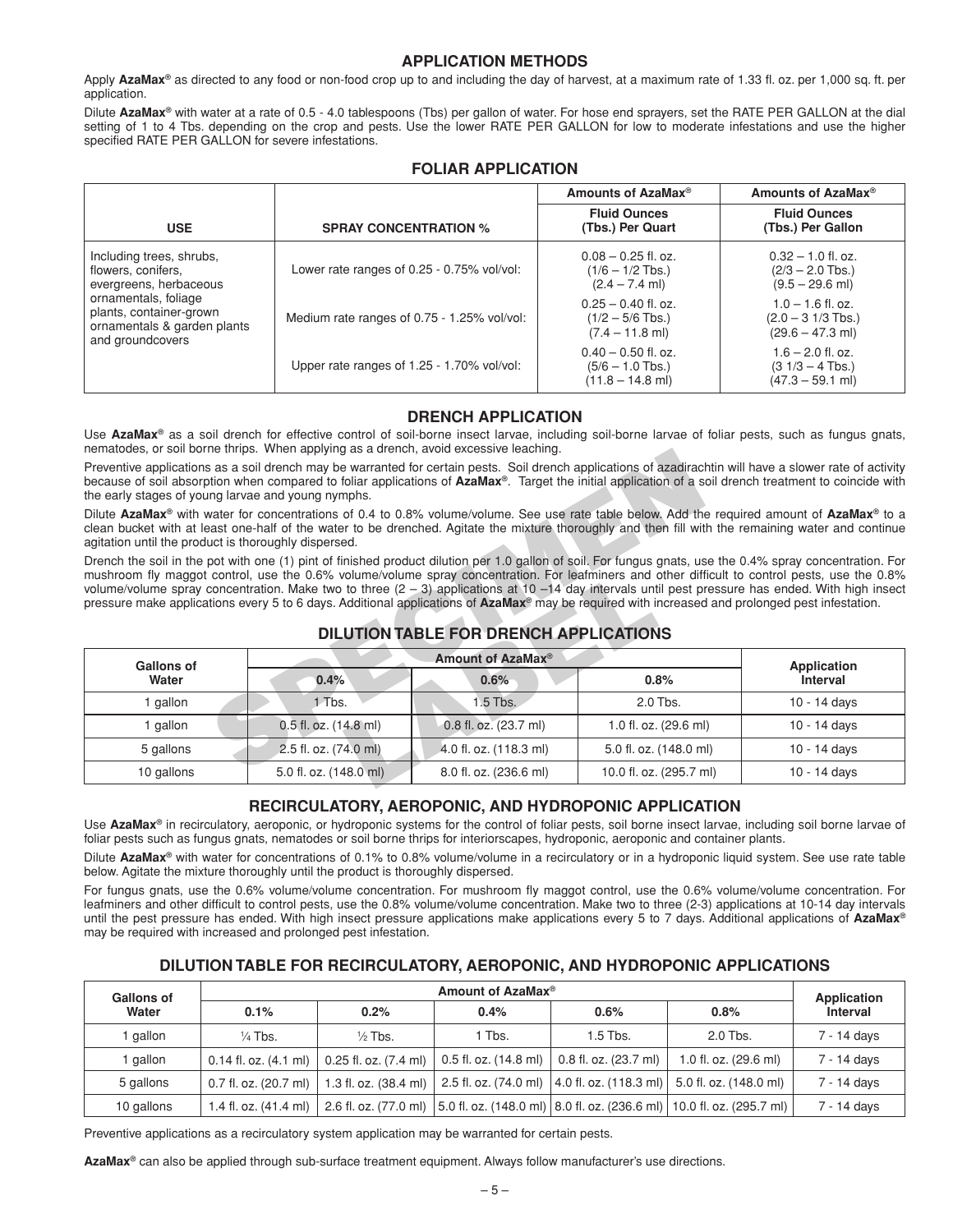## **STORAGE & DISPOSAL**

### **Do not contaminate water, food, or feed by storage or disposal.**

**PESTICIDE STORAGE:** Store in original containers in a dry, cool, well-ventilated area.

**PESTICIDE DISPOSAL:** Wastes resulting from the use of this product must be disposed of on site or at an approved waste disposal facility.

**CONTAINER DISPOSAL:** Nonrefillable container. Do not reuse or refill this container. Triple rinse (or equivalent) promptly after emptying. Triple rinse as follows: Empty remaining contents into application equipment or a mix tank and drain for 10 seconds after the flow begins to drip. Fill container 1/4 full with water and recap. Shake 10 seconds. Pour rinsate into application equipment or mix tank or store rinsate for later use or disposal. Drain for 10 seconds after flow begins to drip. Repeat this procedure two more times.

## **NOTICE ON CONDITIONS OF SALE**

The directions for use of this product are believed to be adequate and must be followed carefully. However, it is impossible to eliminate all risks associated with the use of this product. Plant injury, ineffectiveness or other unintended consequences may result because of such factors as weather conditions, presence of other materials, or the manner of use or application, all of which are beyond the control of PARRY. All such risks shall be assumed by the user or buyer.

AzaMax**®** is a registered trademark of PARRY AMERICA INC. 3-2011

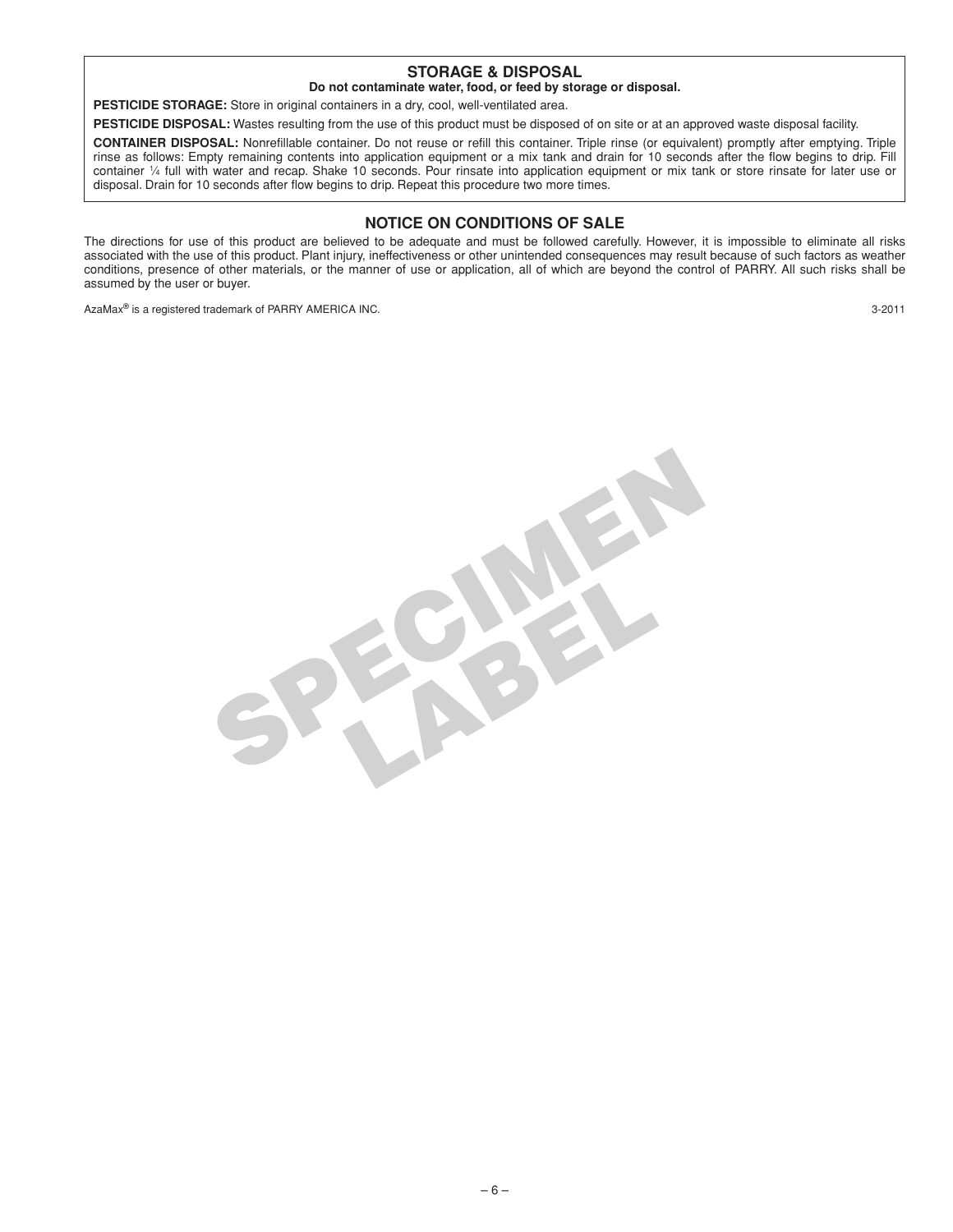# **AzaMax**®

## **Botanical Insecticide, Miticide, and Nematicide**

*Single Dose Delivery Vial*

*Read This Entire Label Before Use*



## **REPELLANT, ANTIFEEDANT AND INSECT GROWTH REGULATOR (IGR)**

FOR CONTROL OF INSECTS ON FRUIT AND NUT TREES, INDOOR AND OUTDOOR VEGETABLES, ORNAMENTAL FLOWERS, TREES, SHRUBS, AND PLANTINGS INCLUDING PLANTS GROWN IN CONTAINERS, INTERIORSCAPES, AND GARDEN USES.

### *See the Directions for Use for Complete List of Insects Controlled.*

| <b>ACTIVE INGREDIENT:</b> | % By Wt.     |
|---------------------------|--------------|
|                           |              |
|                           |              |
|                           | TOTAL 100.0% |

Contains 0.35 grams azadirachtin per fluid ounce.



# **KEEP OUT OF REACH OF CHILDREN CAUTION**

## **FIRST AID**

|                                                                                                                                                                                                                                                            | FOR ORGANIC PRODUCTION<br><b>KEEP OUT OF REACH OF CHILDREN</b>                                                                                              |                                                                      | bugs; whiteflies including green<br>and sweet potato whitefly and<br>apple aphid, green peach aphid<br>aphid and rose aphid; psyllids i<br>including black scale, brown soft<br>scale, olive scale, San Jose scale |  |
|------------------------------------------------------------------------------------------------------------------------------------------------------------------------------------------------------------------------------------------------------------|-------------------------------------------------------------------------------------------------------------------------------------------------------------|----------------------------------------------------------------------|--------------------------------------------------------------------------------------------------------------------------------------------------------------------------------------------------------------------|--|
|                                                                                                                                                                                                                                                            | <b>CAUTION</b>                                                                                                                                              |                                                                      | <b>COLEOPTERA</b> including but no<br>beetles, grubs and weevils ind                                                                                                                                               |  |
|                                                                                                                                                                                                                                                            | <b>FIRST AID</b>                                                                                                                                            |                                                                      | bark beetles, black vine weevil,<br>beetle, European chafer, flea                                                                                                                                                  |  |
| If on skin<br>or clothing                                                                                                                                                                                                                                  | Take off contaminated clothing. Rinse skin imme-<br>diately with plenty of water for 15-20 minutes. Call<br>a poison control center or doctor for treatment | beetle, leaf beetles, Mexican bea<br>rose chafer and Southern masked |                                                                                                                                                                                                                    |  |
|                                                                                                                                                                                                                                                            | advice.                                                                                                                                                     |                                                                      | <b>THYSANOPTERA including but</b>                                                                                                                                                                                  |  |
|                                                                                                                                                                                                                                                            | Have the product container or label with you when calling a<br>poison control center or doctor or going for treatment.                                      |                                                                      | thrips including citrus thrips, flo<br>thrips, thrips palmi and Western f                                                                                                                                          |  |
| For emergency information concerning this product, call the<br>National Pesticide Information Center (NPIC) at 1-800-858-7378<br>seven days a week, 6:30 am to 4:30 pm Pacific Time. During other<br>times, call the poison control center 1-800-222-1222. |                                                                                                                                                             |                                                                      | LEPIDOPTERA including but no<br>moths including European pine<br>Tussock moth: leafrollers inclu<br>leafroller, fruitree leafroller, cit                                                                           |  |
| <b>PRECAUTIONARY STATEMENTS</b><br><b>HAZARDS TO HUMANS AND DOMESTIC ANIMALS</b>                                                                                                                                                                           |                                                                                                                                                             |                                                                      | oblique banded leafroller, omnivo<br>cutworms including black cutwor                                                                                                                                               |  |

# **PRECAUTIONARY STATEMENTS**

**HAZARDS TO HUMANS AND DOMESTIC ANIMALS**

**CAUTION** – Harmful if absorbed through the skin. Avoid contact with skin, eyes and clothing. Wash thoroughly with soap and water after handling and before eating drinking, chewing gum, using tobacco or using the toilet. Remove contaminated clothing and wash before reuse. Wear chemical resistant gloves.

## **ENVIRONMENTAL HAZARDS**

Do not apply directly to water. Do not contaminate water when disposing of washwaters or rinsate.

## **DIRECTIONS FOR USE**

It is a violation of Federal Law to use this product in a manner inconsistent with its labeling.

**READ ENTIRE LABEL. USE STRICTLY IN ACCORDANCE WITH PRECAUTIONARY STATEMENTS AND DIRECTIONS, AND WITH APPLICABLE STATE AND FEDERAL REGULATIONS**.

## **GENERAL INFORMATION**

**AzaMax® Botantical Insecticide, Miticide, & Nematicide** will provide control results comparable to the synthetic insecticide standards. **AzaMax®** provides broad spectrum control with very low environmental impact. **AzaMax®** provides all the benefits of azadirachtin, a proven antifeedant, insect growth regulator (IGR), anti-ovipository, and repellant, as well as a toxin to soft bodied insect larvae.

The active ingredient in **AzaMax®** - Azadirachtin – is a unique botanical insecticide, miticide and nematicide.

**Mode of Action:**

Control of different orders of insects or insects in different phases of their life cycle is due to the complexity of the azadirachtin molecule and the many modes of action inherent in azadirachtin.

| Anti-Feedant                     | Insects feed less or not at all on treated<br>plants. Foliage is not damaged and<br>insects ultimately starve to death.                                                                   |
|----------------------------------|-------------------------------------------------------------------------------------------------------------------------------------------------------------------------------------------|
| Insect Growth<br>Regulator (IGR) | Insects fail to mature and reproduce,<br>eliminating populations over time.                                                                                                               |
| Anti-ovipository                 | Insects do not lay eggs on treated plants.<br>The likelihood of insect infestation is<br>greatly decreased in treated plants. This<br>adds a preventive aspect to your insect<br>control. |
| Repellant                        | Insects do not prefer treated plants.                                                                                                                                                     |

## **PESTS CONTROLLED OR SUPPRESSED**

*HEMIPTERA AND HOMOPTERA* **including but not limited to: true bugs** including boxelder bugs, chinch bugs, lygus bugs and stink bug; **lacebugs**; **leafhoppers** including grape leafhopper, spittlebug, potato leafhopper and variegated leafhopper; **mealy bugs** including apple mealy bugs, citrus mealy bugs, grape mealy bugs; **whiteflies** including greenhouse whitefly, silverleaf whitefly and sweet potato whitefly and woolly whitefly; **aphids** including apple aphid, green peach aphid, melon aphid, pea aphid, potato aphid and rose aphid; **psyllids** including pear psyllids and **scales** including black scale, brown soft scale, California red scale, coffee scale, olive scale, San Jose scale, and cottony cushion scale.

### *COLEOPTERA* **including but not limited to:**

**beetles, grubs and weevils** including Asian long-horned beetle, bark beetles, black vine weevil, Colorado potato beetle, elm bark beetle, European chafer, flea beetles, Japanese beetle, June beetle, leaf beetles, Mexican bean beetle, Northern masked chafer, rose chafer and Southern masked chafer and twig girders.

### *THYSANOPTERA* **including but not limited to:**

**thrips** including citrus thrips, flower thrips, gladiolus thrips, onion thrips, thrips palmi and Western flower thrips.

### *LEPIDOPTERA* **including but not limited to:**

**moths** including European pine shoot moth, pine tip moth and Tussock moth; **leafrollers** including blueberry leafroller, filbert leafroller, fruitree leafroller, citrus leafminers, grape leafroller, oblique banded leafroller, omnivorous leafroller;

**cutworms** including black cutworm and citrus cutworm;

**caterpillars and loopers** including bagworms, budworms, cabbage looper, canker worms, case bearers, caseworms, corn earworm, diamondback moth, fruit worms, grapeleaf skeletonizer, gypsy moth, hornworms, imported cabbageworm, navel orangeworm, soybean looper, spruce budworm, tent caterpillar, tip moths, tobacco budworm, tobacco hornworm, tomato pinworm and tussock moth;

**armyworms** including beet armyworm, fall armyworm, lawn armyworm, southern armyworm and yellow striped armyworm; **webworms** and **leaf perforators**.

### *DIPTERA* **including but not limited to:\***

**flies** including Caribbean fruit fly, cherry maggots, crane fly, **fungus gnat**, Hessian fly, oriental fruit fly, Mediterranean fruit fly, marsh crane flies, melon fly, shore fly and walnut husk fly; **leafminers** including citrus leafminers and serpentine leafminers.

\*Not intended for use on public health pests

### *HYMENOPTERA* **including but not limited to:\***

**sawflies** including European sawflies, pear sawflies, red-headed pine sawflies, yellow-headed pin sawflies**.**

**\***Not intended for use on public health pests

*ORTHOPTERA* **including but not limited to: crickets; grasshoppers; locusts**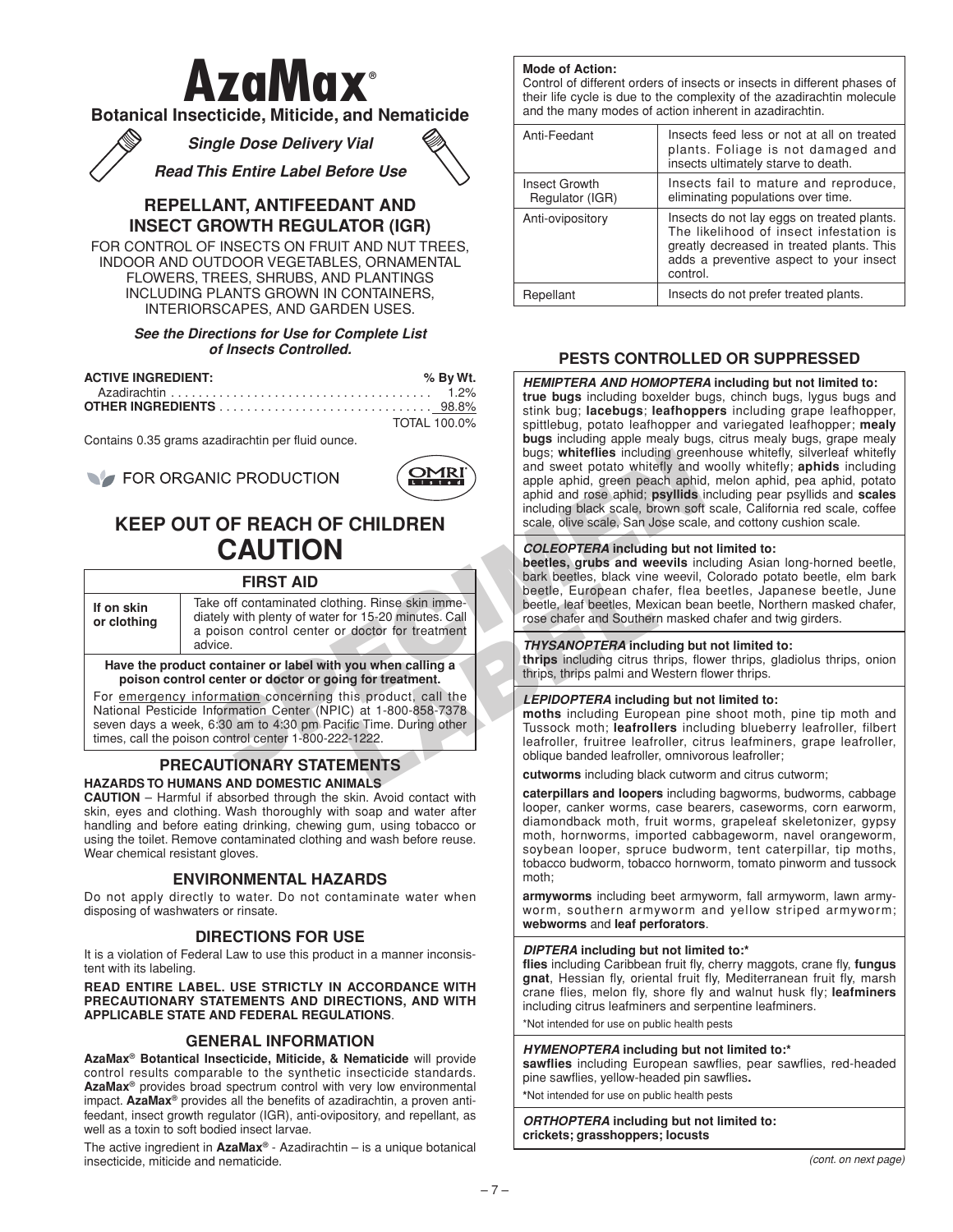## **PESTS CONTROLLED OR SUPPRESSED** *(cont.)*

### *ACARINA* **including but not limited to:\***

Mites including, **red spider mites**, brown mite, clover mite, conifer spider mite, European red mite, spruce spider mite, and twospotted spider mite.

\*Not intended for use on public health pests

#### *NEMATODA***:**

**Nematodes** (suppression)

## **FOR USE ON FLOWERS, ORNAMENTALS AND LANDSCAPE PLANTINGS**

| <b>Ornamental Plants</b><br>Actinopteris, African violets*, ageratum,<br>and Flowers including<br>aglaonema, Algerian ivy, allamanda,<br>but not limited to:<br>alocasia, <b>amaranthus</b> , anthurium,<br>aphelandra, arborvitae, Artemisia,<br>aster, aucuba ilex, <b>azalea</b> , baby's<br>breath, begonia, Boston fern,<br>bougainvillea, boxwood, brachycome,<br>cacti, calabrese, caladium, calathea,<br>calendula, calla, camellia, carnation,<br>ceanothus, chrysanthemum, cineraria,<br>coleus, columbine, cotoneaster,<br>cyclamen, daffodil, dahlia, daisy, daylily,<br>delphinium, dianthus, dieffenbachia,<br>dogwood, dusty miller, Easter lily,<br>English ivy, euphorbia, fern, ficus,<br>foliage plants, foxglove, freesia, fuschia,<br>gaillardia, gardenia, geranium, gerbera,<br>gladiola, gloxinia, gypsophilla, hedera,<br>hibiscus, hyacinth, hydrangea, ilex,<br>impatiens, iris, ivy, jasmine, lilac, lily,<br>maidenhair fern, mandevilla, marigold,<br>narcissus, nasturtium, orchid*, pansy,<br>pelargonium, peony, peperomia,<br>petunia, philodendron, phlox, photinia,<br>pinks, pittosporum, poinsettia*, pothos,<br>portulaca, primrose, pyracantha,<br>rhododendron, rose*, rosemary, rubber<br>plant, salvia, schefflera, sedum,<br>sempervivum, snapdragon,<br>spathiphyllum, stock, syngonium, tulip,<br>verbena, vinca, wandering jew, yucca,<br>zinnia<br>*Please note that when making<br>applications to these species, spotting of<br>plant foliage and blossoms is possible.<br><b>Ornamental Trees and</b><br>Andromeda, arborvitae, ash, Austrian<br>Shrubs including but<br>pine, azalea, beech, birch, birdsnest<br>not limited to:<br>spruce, blue spruce, bougainvillea,<br>boxwood, butternut, cedar,<br>charmaecyparis, cherry, cotoneaster,<br>crabapple, cyprus, dogwood, Douglas<br>fir, elm, euonymus, firethorn, forsythia,<br>hackberry, hawthorn, hemlock, hickory,<br>holly, honey locust, horse chestnut,<br>juniper, larch, laurel, lilac, linden,<br>London planetree, magnolia,<br>mandevilla, maple, mimosa, mountain<br>ash, myrtle, oak, pachysandra, peach,<br>photinia, pine, planetree, poplar, privet,<br>purpleleaf wintercreeper, quince, sage,<br>spruce, sycamore, white cedar, white<br>pine, yew |  |                                                     | moluumy but not<br>limited to:<br>Legume Vegetables<br>including but not                                                                                                                                       | muən<br>Water<br>Casal<br>hybric<br>Bean                                                            |
|--------------------------------------------------------------------------------------------------------------------------------------------------------------------------------------------------------------------------------------------------------------------------------------------------------------------------------------------------------------------------------------------------------------------------------------------------------------------------------------------------------------------------------------------------------------------------------------------------------------------------------------------------------------------------------------------------------------------------------------------------------------------------------------------------------------------------------------------------------------------------------------------------------------------------------------------------------------------------------------------------------------------------------------------------------------------------------------------------------------------------------------------------------------------------------------------------------------------------------------------------------------------------------------------------------------------------------------------------------------------------------------------------------------------------------------------------------------------------------------------------------------------------------------------------------------------------------------------------------------------------------------------------------------------------------------------------------------------------------------------------------------------------------------------------------------------------------------------------------------------------------------------------------------------------------------------------------------------------------------------------------------------------------------------------------------------------------------------------------------------------------------------------------------------------------------------------------------------------------------------------------------------------------|--|-----------------------------------------------------|----------------------------------------------------------------------------------------------------------------------------------------------------------------------------------------------------------------|-----------------------------------------------------------------------------------------------------|
|                                                                                                                                                                                                                                                                                                                                                                                                                                                                                                                                                                                                                                                                                                                                                                                                                                                                                                                                                                                                                                                                                                                                                                                                                                                                                                                                                                                                                                                                                                                                                                                                                                                                                                                                                                                                                                                                                                                                                                                                                                                                                                                                                                                                                                                                                |  |                                                     | limited to:<br><b>Bulb Vegetables</b><br>including but not<br>limited to:                                                                                                                                      | Garlic                                                                                              |
|                                                                                                                                                                                                                                                                                                                                                                                                                                                                                                                                                                                                                                                                                                                                                                                                                                                                                                                                                                                                                                                                                                                                                                                                                                                                                                                                                                                                                                                                                                                                                                                                                                                                                                                                                                                                                                                                                                                                                                                                                                                                                                                                                                                                                                                                                |  | <b>Berries including</b><br>but not limited to:     | <b>Black</b><br><b>Straw</b><br><b>Boyse</b><br>Elder                                                                                                                                                          |                                                                                                     |
|                                                                                                                                                                                                                                                                                                                                                                                                                                                                                                                                                                                                                                                                                                                                                                                                                                                                                                                                                                                                                                                                                                                                                                                                                                                                                                                                                                                                                                                                                                                                                                                                                                                                                                                                                                                                                                                                                                                                                                                                                                                                                                                                                                                                                                                                                |  |                                                     | <b>Herbs and Spices</b><br>including but not<br>limited to:                                                                                                                                                    | Chive<br>Swee<br><b>Basil</b><br>Catni<br>Curry<br>Horeh<br>Marig<br>Penny<br>Savor<br>Thym<br>Worm |
|                                                                                                                                                                                                                                                                                                                                                                                                                                                                                                                                                                                                                                                                                                                                                                                                                                                                                                                                                                                                                                                                                                                                                                                                                                                                                                                                                                                                                                                                                                                                                                                                                                                                                                                                                                                                                                                                                                                                                                                                                                                                                                                                                                                                                                                                                |  | <b>Nut Trees including</b><br>but not limited to:   | Almo<br>Pecar                                                                                                                                                                                                  |                                                                                                     |
|                                                                                                                                                                                                                                                                                                                                                                                                                                                                                                                                                                                                                                                                                                                                                                                                                                                                                                                                                                                                                                                                                                                                                                                                                                                                                                                                                                                                                                                                                                                                                                                                                                                                                                                                                                                                                                                                                                                                                                                                                                                                                                                                                                                                                                                                                |  | <b>Pome Fruits including</b><br>but not limited to: | Apple<br>(Com<br>than :<br>pink s<br>of oth<br>safety                                                                                                                                                          |                                                                                                     |
|                                                                                                                                                                                                                                                                                                                                                                                                                                                                                                                                                                                                                                                                                                                                                                                                                                                                                                                                                                                                                                                                                                                                                                                                                                                                                                                                                                                                                                                                                                                                                                                                                                                                                                                                                                                                                                                                                                                                                                                                                                                                                                                                                                                                                                                                                |  |                                                     | <b>Stone Fruits including</b><br>but not limited to:                                                                                                                                                           | Aprice<br>Plum                                                                                      |
|                                                                                                                                                                                                                                                                                                                                                                                                                                                                                                                                                                                                                                                                                                                                                                                                                                                                                                                                                                                                                                                                                                                                                                                                                                                                                                                                                                                                                                                                                                                                                                                                                                                                                                                                                                                                                                                                                                                                                                                                                                                                                                                                                                                                                                                                                |  |                                                     | <b>Citrus Fruits including</b><br>but not limited to:                                                                                                                                                          | Grap<br>others<br>(tange<br>(oran                                                                   |
|                                                                                                                                                                                                                                                                                                                                                                                                                                                                                                                                                                                                                                                                                                                                                                                                                                                                                                                                                                                                                                                                                                                                                                                                                                                                                                                                                                                                                                                                                                                                                                                                                                                                                                                                                                                                                                                                                                                                                                                                                                                                                                                                                                                                                                                                                |  |                                                     | AzaMax <sup>®</sup> has been evaluated fo<br>ornamentals and garden plants.<br>varieties is not feasible, test a smal<br>phytotoxicity before treating the ent<br>There are no restrictions on app<br>harvest. |                                                                                                     |

Waxy bloom on certain ornamental plants will be reduced after an application.

Applications will remove the glaucus 'blue' coloring from evergreens such as Colorado blue spruce and Koster spruce.

## **FOR USE ON GARDEN CROPS,VEGETABLES, HERBS, SPICES, FRUITS AND BERRIES**

| te, clover mite, conifer<br>pider mite, and two-                                                                                                                                                                                                                                                                                                                                                                                                                                                                                                                                                                                                                                                                                                                                                                                                                                                                                                                                                                            |  | <b>Leafy Vegetables</b><br>including but not<br>limited to:    | Broccoli, Brussels Sprouts, Cabbage,<br>Cauliflower, Collards, Endive, Kale,<br>Lettuce, Spinach                                                                                                                                                                                                                                                                                             |
|-----------------------------------------------------------------------------------------------------------------------------------------------------------------------------------------------------------------------------------------------------------------------------------------------------------------------------------------------------------------------------------------------------------------------------------------------------------------------------------------------------------------------------------------------------------------------------------------------------------------------------------------------------------------------------------------------------------------------------------------------------------------------------------------------------------------------------------------------------------------------------------------------------------------------------------------------------------------------------------------------------------------------------|--|----------------------------------------------------------------|----------------------------------------------------------------------------------------------------------------------------------------------------------------------------------------------------------------------------------------------------------------------------------------------------------------------------------------------------------------------------------------------|
|                                                                                                                                                                                                                                                                                                                                                                                                                                                                                                                                                                                                                                                                                                                                                                                                                                                                                                                                                                                                                             |  | <b>Root Vegetables</b><br>including but not<br>limited to:     | Beet, Carrot, Horseradish, Parsnip,<br>Potato, Radish, Sweet potato, Turnip,<br>Yams                                                                                                                                                                                                                                                                                                         |
| <b>IAMENTALS</b><br><b>ITINGS</b><br>an violets*, ageratum,<br>ian ivy, allamanda,<br>thus, anthurium,<br>vitae, Artemisia,<br>, azalea, baby's<br>Boston fern,<br>wood, brachycome,<br>aladium, calathea,<br>amellia, carnation,<br>anthemum, cineraria,<br>, cotoneaster,<br>l, dahlia, daisy, daylily,<br>nus, dieffenbachia,<br>iller, Easter lily,<br>orbia, fern, ficus,<br>glove, freesia, fuschia,<br>a, geranium, gerbera,<br>gypsophilla, hedera,<br>, hydrangea, ilex,<br>, jasmine, lilac, lily,<br>nandevilla, marigold,<br>ium, orchid*, pansy,<br>ny, peperomia,<br>dron, phlox, photinia,<br>n, poinsettia*, pothos,<br>se, pyracantha,<br>se*, rosemary, rubber<br>fflera, sedum,<br>apdragon,<br>ck, syngonium, tulip,<br>andering jew, yucca,<br>hen making<br>se species, spotting of<br>lossoms is possible.<br>rvitae, ash, Austrian<br>ch, birch, birdsnest<br>ce, bougainvillea,<br>ut, cedar,<br>cherry, cotoneaster,<br>s, dogwood, Douglas<br>s, firethorn, forsythia,<br>orn, hemlock, hickory, |  | <b>Fruiting Vegetables</b><br>including but not<br>limited to: | Eggplant, Pepper, Tomatillo, Tomato                                                                                                                                                                                                                                                                                                                                                          |
|                                                                                                                                                                                                                                                                                                                                                                                                                                                                                                                                                                                                                                                                                                                                                                                                                                                                                                                                                                                                                             |  | <b>Cucurbit Vegetables</b><br>including but not<br>limited to: | Cucumber, Gourd (edible),<br>Muskmelon, Pumpkin, Squash,<br>Watermelon, including Cantaloupe,<br>Casaba, Gherkins, Melons (including<br>hybrids), Zucchini                                                                                                                                                                                                                                   |
|                                                                                                                                                                                                                                                                                                                                                                                                                                                                                                                                                                                                                                                                                                                                                                                                                                                                                                                                                                                                                             |  | <b>Legume Vegetables</b><br>including but not<br>limited to:   | Bean, Chickpea, Lentil, Pea                                                                                                                                                                                                                                                                                                                                                                  |
|                                                                                                                                                                                                                                                                                                                                                                                                                                                                                                                                                                                                                                                                                                                                                                                                                                                                                                                                                                                                                             |  | <b>Bulb Vegetables</b><br>including but not<br>limited to:     | Garlic, Onion, Shallot                                                                                                                                                                                                                                                                                                                                                                       |
|                                                                                                                                                                                                                                                                                                                                                                                                                                                                                                                                                                                                                                                                                                                                                                                                                                                                                                                                                                                                                             |  | <b>Berries including</b><br>but not limited to:                | Blackberry, Blueberry, Raspberry,<br><b>Strawberry, others include:</b><br>Boysenberry, Currants, Dewberry,<br>Elderberry, Gooseberry, Loganberry                                                                                                                                                                                                                                            |
|                                                                                                                                                                                                                                                                                                                                                                                                                                                                                                                                                                                                                                                                                                                                                                                                                                                                                                                                                                                                                             |  | <b>Herbs and Spices</b><br>including but not<br>limited to:    | Chive, Dill, Fennel, Mustard, Sage,<br>Sweet bay, others include: Anise, Balm,<br>Basil, Black pepper, Borage, Caraway,<br>Catnip, Chamomile, Coriander, Cumin,<br>Curry leaf, Dandelion, Fenugreek,<br>Horehound, Hyssop, Marjoram,<br>Marigold, Mint, Nasturtium,<br>Pennyroyal, Peppermint, Rosemary,<br>Savory, Spearmint, Tansy, Tarragon,<br>Thyme, Wintergreen, Woodruff,<br>Wormwood |
|                                                                                                                                                                                                                                                                                                                                                                                                                                                                                                                                                                                                                                                                                                                                                                                                                                                                                                                                                                                                                             |  | <b>Nut Trees including</b><br>but not limited to:              | Almond, Brazil nut, Filbert, Hickory nut,<br>Pecan, Pistachios, Walnut                                                                                                                                                                                                                                                                                                                       |
|                                                                                                                                                                                                                                                                                                                                                                                                                                                                                                                                                                                                                                                                                                                                                                                                                                                                                                                                                                                                                             |  | <b>Pome Fruits including</b><br>but not limited to:            | Apple, Quince, or Pear<br>(Comice varieties: DO NOT apply more<br>than 24 fl oz/A. DO NOT apply after<br>pink stage of flowering; test small areas<br>of other varieties of pears for plant<br>safety prior to full scale usage.)                                                                                                                                                            |
|                                                                                                                                                                                                                                                                                                                                                                                                                                                                                                                                                                                                                                                                                                                                                                                                                                                                                                                                                                                                                             |  | <b>Stone Fruits including</b><br>but not limited to:           | Apricot, Cherry, Nectarine, Peach,<br>Plum                                                                                                                                                                                                                                                                                                                                                   |
|                                                                                                                                                                                                                                                                                                                                                                                                                                                                                                                                                                                                                                                                                                                                                                                                                                                                                                                                                                                                                             |  | <b>Citrus Fruits including</b><br>but not limited to:          | Grapefruit, Lemon, Lime, Orange<br>others include: Citrus Citron, Mandarin<br>(tangerine), Nectarine, Satsuma<br>(orange mandarin), Tangerine                                                                                                                                                                                                                                                |

**AzaMax®** has been evaluated for phytotoxicity on a wide range of ornamentals and garden plants. However, since testing on all plant varieties is not feasible, test a small portion of the area to be treated for phytotoxicity before treating the entire area.

There are no restrictions on applying **AzaMax®** up to the time of harvest.

## **APPLICATION METHODS**

**AzaMax®** is an emulsifiable concentrate to be diluted with water. The product forms an emulsion and requires agitation to assure uniformity of the spray mixture.

**For Use on Flower, Ornamental, Garden, and Landscape Plantings For Use on Garden Crops, Vegetables, Herbs, Spices, Fruits, and Berries**